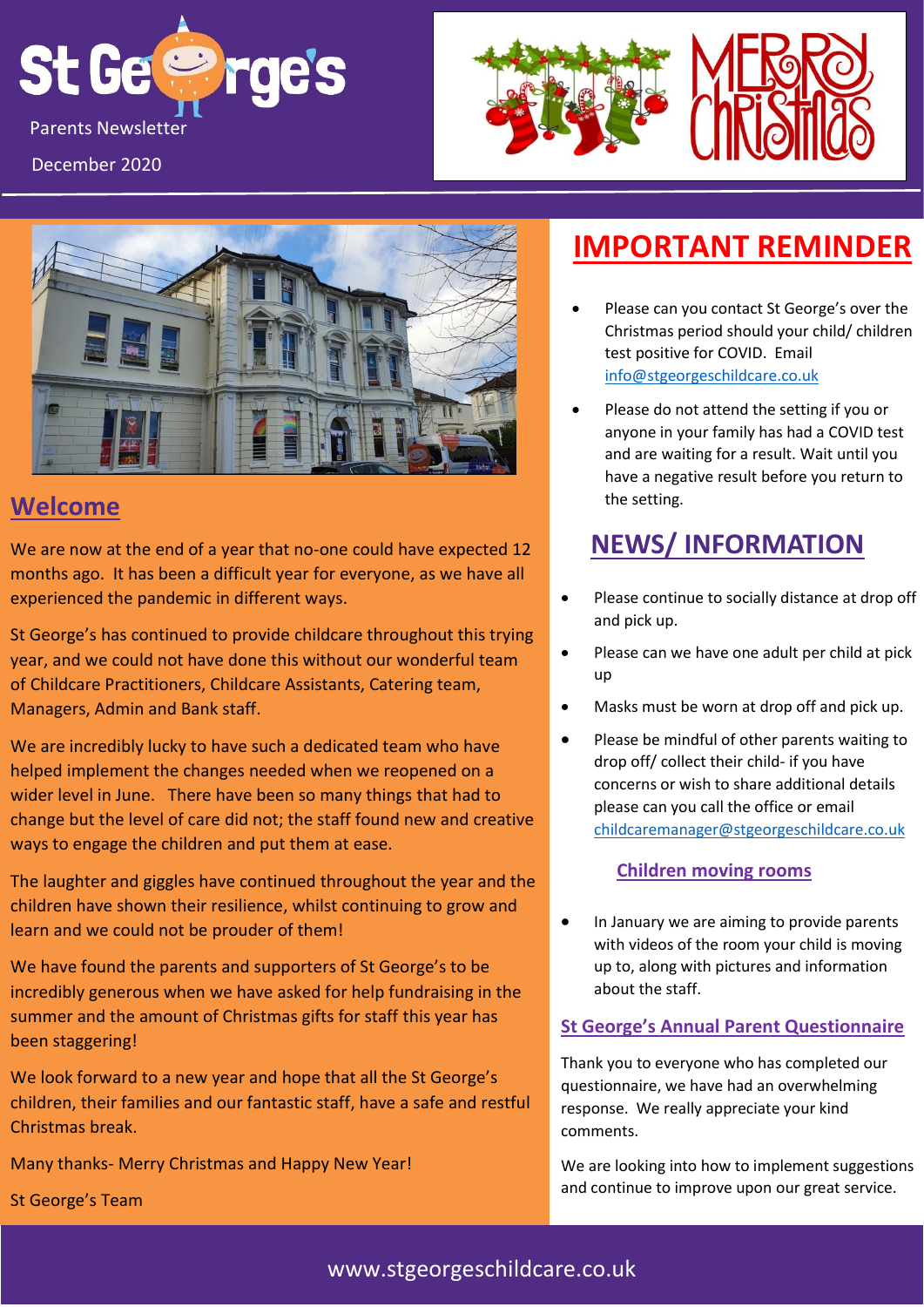# Fundraising

Thank you for being so kind and generous this year regarding sponsored challenges and donations - we are extremely grateful for your kindness, generosity and support, which has been truly wonderful!!

We have so missed not being able to hold a Summer or Christmas Fair this year, as well as other planned fundraising events that had to be cancelled. Let's hope next year things will return to some sort of normal, and we will be able to welcome everyone back to socialise and take part in events. **Captain Fantastic** 



We have had to improvise a bit organising the Christmas entertainment but come up top trumps with the help of Father Christmas and Captain Fantastic via Zoom!



The children have had a great time watching Captain Fantastic' s magic shows and seeing their smiles and hearing their laughter is what it is all about!

### **Diary Dates**



| <b>Little Dragons</b><br>finish for<br><b>Christmas</b>   | Friday 18th<br><b>December</b>                         |
|-----------------------------------------------------------|--------------------------------------------------------|
| St George's closes<br>for Christmas                       | 1pm<br>Thursday<br>24 <sup>th</sup><br><b>December</b> |
| <b>Little Dragons</b><br>return after<br><b>Christmas</b> | Monday 4 <sup>th</sup><br>January 2021                 |

### **Review Us**

**S** daynurseries.co.uk



[https://g.page/StGeor](https://g.page/StGeorgesChildcare/review) [gesChildcare/review](https://g.page/StGeorgesChildcare/review)

# After School Club **After School Club Holiday CLub**

The After School Club children have enjoyed designing and making posters for the St George's window advent calendar(see below).

They also have new toys to enjoy , including PS4 game, counting football, swerve balls, dolls head and role play make-up bag.

The ASC re-useable box advent calendar is out again- filled with a chocolate coins for each child- a big treat!





In Christmas Holiday Club we have been making lots of Christmas crafts, we made some colourful baubles with acrylic paint and snow globes- to hang on their trees at home.

They also learnt to do fluid art, which you can see in our pictures and we will be hanging our artwork in the hallway at St George's.



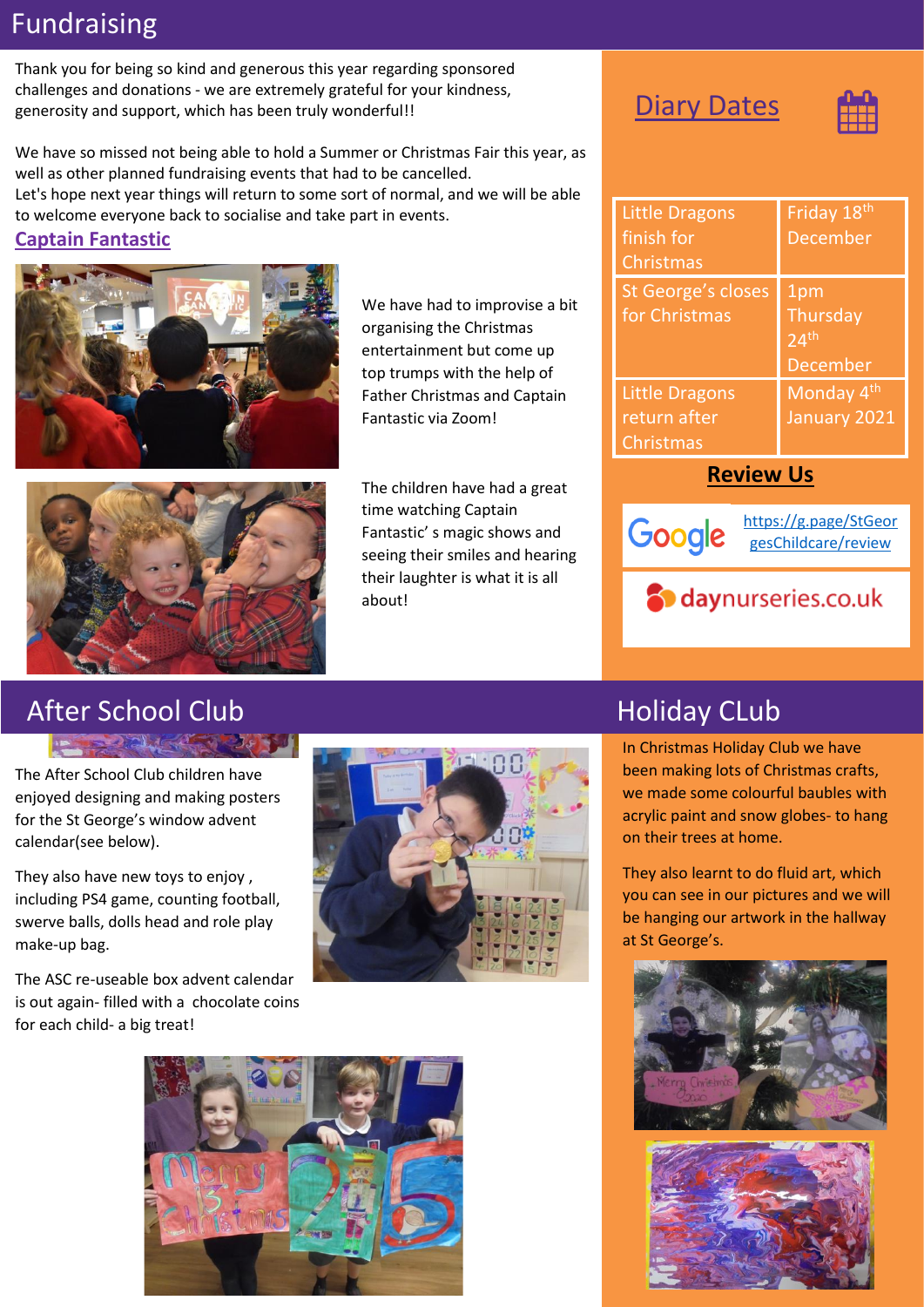

Squirrels have had a busy month having lots of Christmas fun. They created a Father Christmas and chimney place for the Advent window displays.

Paige dressed up as Father Christmas to surprise the children and give them presents.

# Squirrels **Hedgehogs**

This month Hedgehogs have had fun preparing for Christmas. They have enjoyed decorating Hedgehogs' first Christmas tree with tinsel, baubles and lights. They even made their very own baubles with salt dough for their trees at home.

The children have been creating lots of Christmas craft including sticking and using their painted feet to make snowman.

Hedgehogs have also had a surprise visit from Father Christmas, they loved meeting him and receiving their gifts.





## Moles



At the beginning of December, some of the Moles children and staff took a walk to the park to feed the ducks. The children loved feeding the ducks peas and sweetcorn and the seagulls liked them too!

Moles have spent the month making lots of bits for Christmas, including clay shapes & window advent calendar pictures. We have also made sensory trays with winter scenes.

They have also been in charge of the hallway display Board this month and made some colour and glittery Christmas trees.

## Kitchen



Thank you to the Kitchen team for all their hard work this year.

They are an integral part of the setting and provide wonderful, healthy meals for the nursery children each day.

Christmas lunch is a favourite time for the whole setting as all the children and the staff get to share a meal all together.